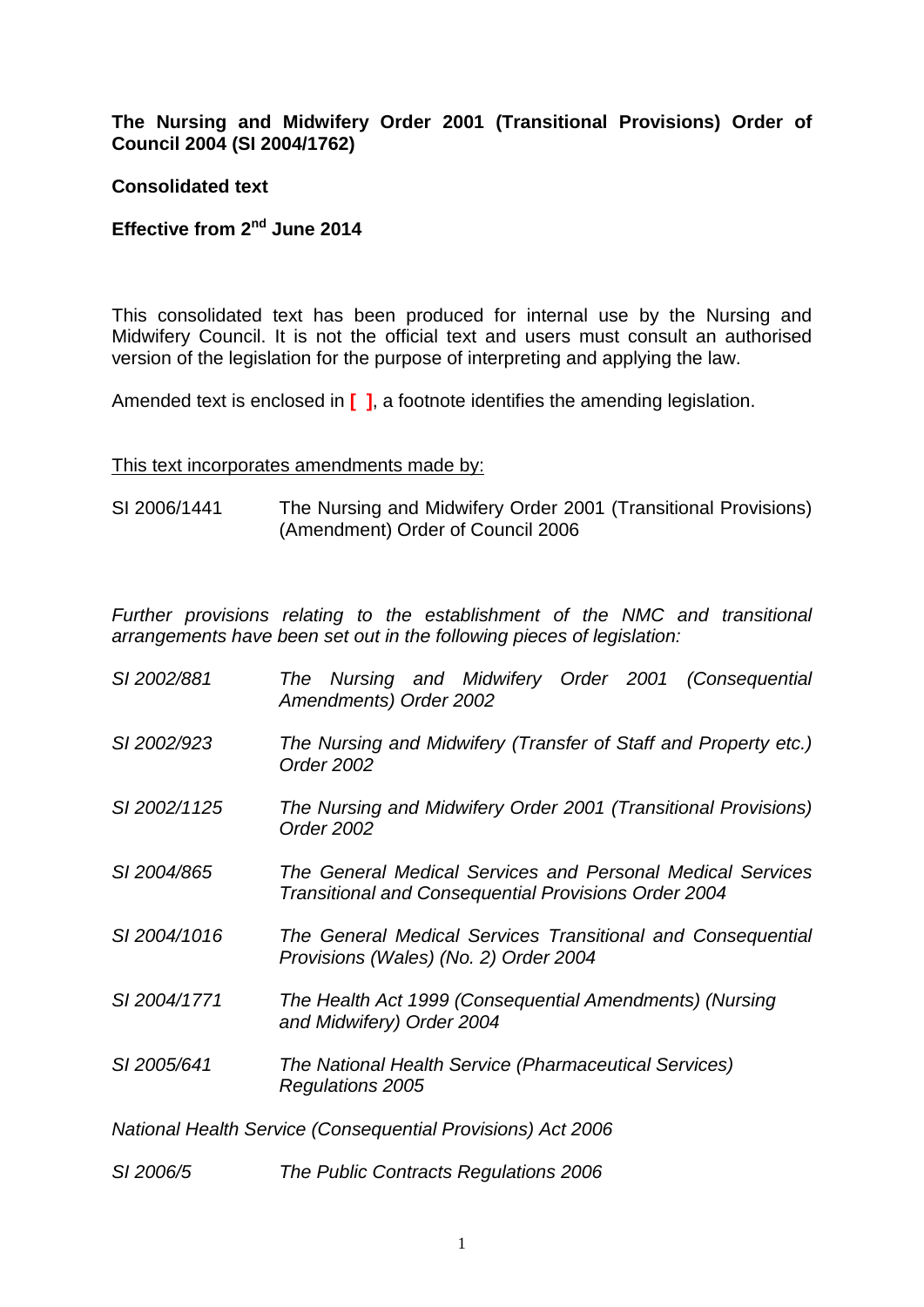| SSI 2006/1   | The Public Contracts (Scotland) Regulations 2006                                                                |
|--------------|-----------------------------------------------------------------------------------------------------------------|
| SI 2006/635  | The Special Health Authorities Abolition Order 2006                                                             |
| SI 2007/121  | National Health Service (Free Prescriptions and Charges for<br>Drugs and Appliances) (Wales) Regulations 2007   |
| SI 2007/937  | The Scottish Parliament (Elections etc.) Order 2007                                                             |
| SSI 2007/139 | The National Health Service (Charges for Drugs and<br>Appliances) (Scotland) Regulations 2007                   |
| SI 2008/1741 | The Representation of the People (Northern Ireland)<br>Regulations 2008                                         |
| SSI 2009/183 | The National Health Service (Pharmaceutical Services)<br>(Scotland) Regulations 2009                            |
| SI 2010/807  | The Health and Social Care Act 2008 (Commencement No. 16,<br>Transitory and Transitional Provisions) Order 2010 |
| SI 2012/1909 | The National Health Service (Pharmaceutical Services)<br><b>Regulations 2012</b>                                |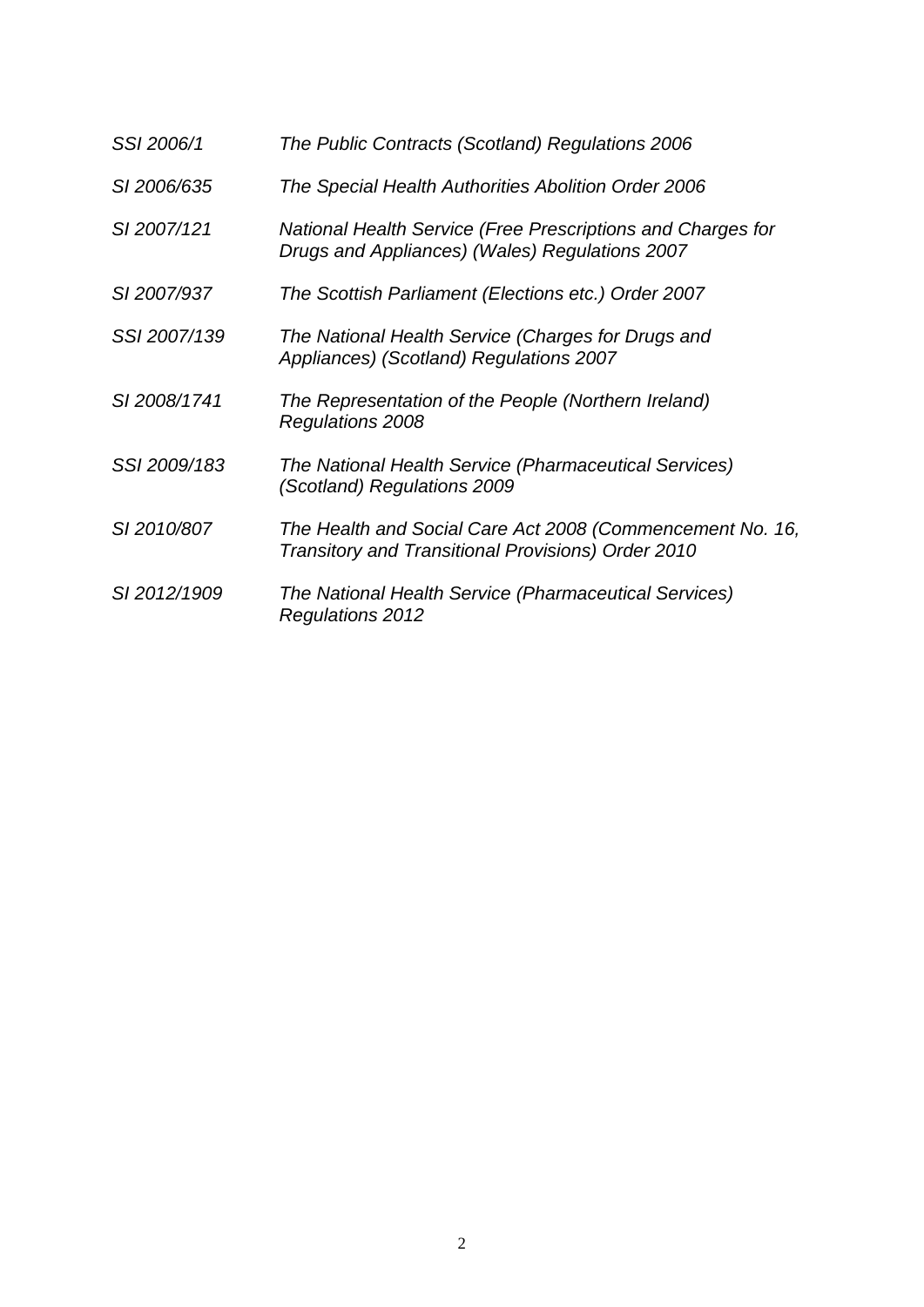# STATUTORY INSTRUMENTS

#### **2004 No. 1762**

#### **HEALTH CARE AND ASSOCIATED PROFESSIONS**

#### **NURSES AND MIDWIVES**

The Nursing and Midwifery Order 2001 (Transitional Provisions) Order of Council 2004

> *Made………………………………… 2004 Coming into force…………………… 1st August 2004*

> At the Council Chamber, Whitehall, the \*\* day of \*\* 2004

By the Lords of Her Majesty's Most Honourable Privy Council

Their Lordships, in exercise of the powers conferred on them by articles 47(2) and 54(2) of the Nursing and Midwifery Order 2001**[1](#page-2-0)**, and of all other powers enabling them in that behalf, hereby make the following Order:

#### **Citation, commencement and interpretation**

**1.**—(1) This Order may be cited as the Nursing and Midwifery Order 2001 (Transitional Provisions) Order of Council 2004 and shall come into force on 1st August 2004.

(2) In this Order—

"the Act" means the Nurses, Midwives and Health Visitors Act 1997**[2](#page-2-1)** ;

"case relating to conduct" means any case in which, under the Act, a person would be, or would have been, liable to have her name removed from the register because of misconduct;

"case relating to health" means any case in which, under the Act, a person would be, or would have been, liable to have her name removed from the register because her fitness to practise is seriously impaired by reason of her physical or mental condition;

"the Conduct Rules" means the Rules scheduled to the Nurses, Midwives and Health Visitors (Professional Conduct) Rules 1993 Approval Order 1993**[3](#page-2-2)** ;

<span id="page-2-2"></span><span id="page-2-0"></span>**1** S.I.2002/253 as amended

<span id="page-2-1"></span>**<sup>2</sup>** 1997 c. 24.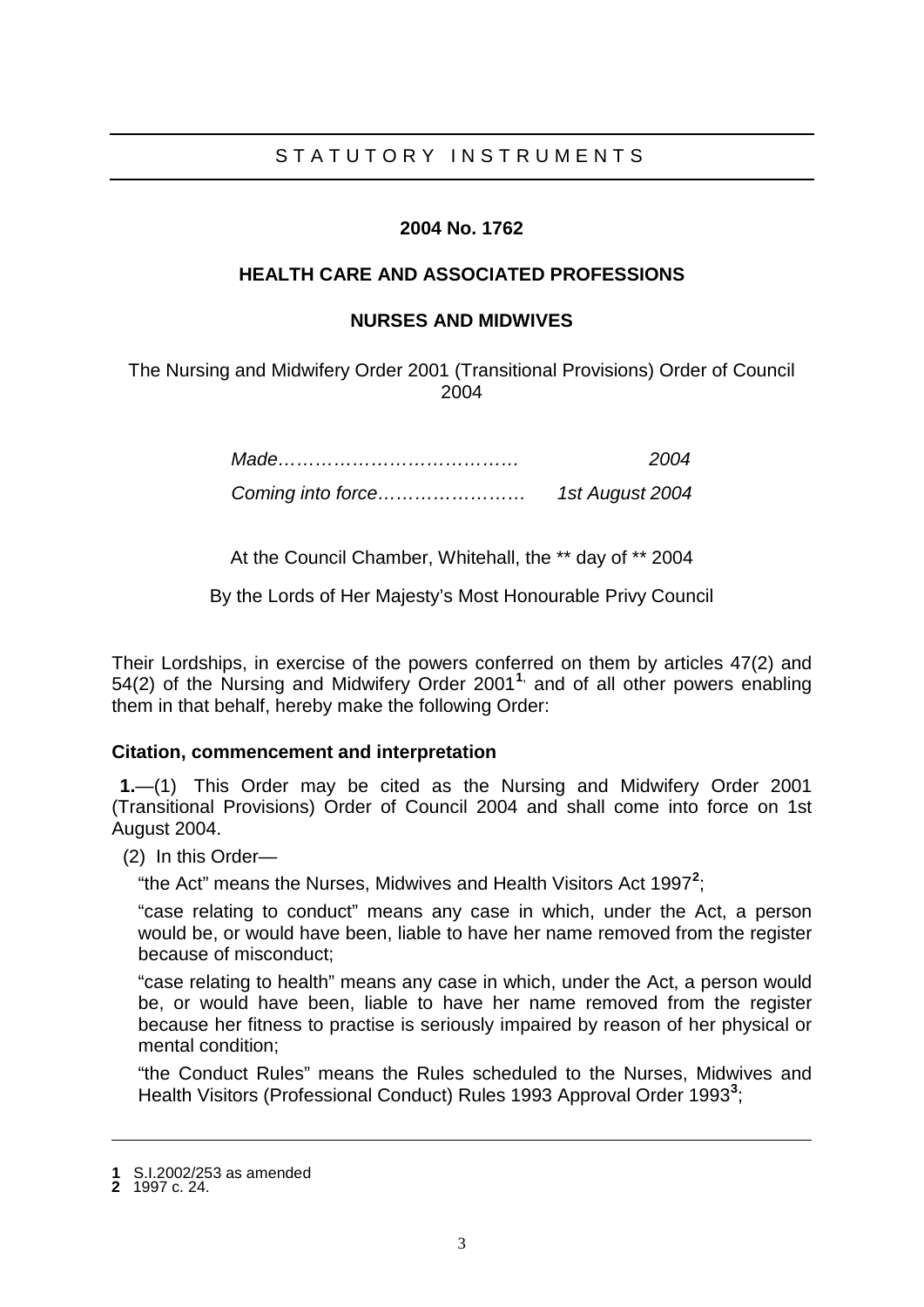"misconduct" means conduct unworthy of a registered nurse or midwife and includes obtaining registration by fraud;

"old register" means the register maintained under the Act or by the Nursing and Midwifery Council pursuant to paragraph 10 of Schedule 2 to the Order;

"the Order" means the Nursing and Midwifery Order 2001; and

"respondent" means a person who is the subject of an allegation in a case relating to conduct or health.

(3) For the purposes of this Order, the Act and relevant rules made under the Act (including the Conduct Rules) shall apply as they were in force on 31st March 2002, except that, where necessary, references in the Act or the rules to the United Kingdom Central Council for Nursing, Midwifery and Health Visiting ("UKCC") are to be treated as references to the Council.

# **Cases relating to conduct**

**2.** Subject to the following provisions of this Order, where an allegation of misconduct has been received by the Council before 1st August 2004, the Council shall deal with that allegation in accordance with section 10 of the Act and the Conduct Rules as if they remained in force.

# **Cases relating to health**

**3.** Subject to the following provisions of this Order, where before 1st August 2004 the Council has received information about any practitioner which raises a question as to whether her fitness to practise is seriously impaired by reason of her physical or mental condition, the matter shall be dealt with in accordance with section 10 of the Act and the Conduct Rules as if they remained in force.

## **Modification of the Conduct Rules**

**4.** Where, by virtue of this Order a case is dealt with in accordance with section 10 of the Act and the Conduct Rules, the Conduct Rules shall apply as if—

 $[(za)$  in rule  $7-$ 

- (i) in paragraph (1), for the words "constituted by, and shall include members of, the Council" were substituted "constituted by the Council", and .
- (ii) in paragraph (5), the words ", of whom at least 1 shall be a Council member" were omitted;**]** [4](#page-3-0)
- (a) in rule 10, the words "or the President" and "or rule 14(2) respectively" were omitted;

**[**(aa) in rule 12—

(i) in paragraph (1), for the words "constituted by, and shall include members of, the Council" were substituted "constituted by the Council", and .

<span id="page-3-0"></span>

<sup>-</sup>**3** S.I.1993/893 as amended by: S.I. 1998/1103; in relation to England and Wales by S.I. 2001/536 and 2002/82 and 708 ; and in relation to Scotland by SSI 2001/54 and 2002/59 and 142.<br>**4** Inserted: SI 2006/1441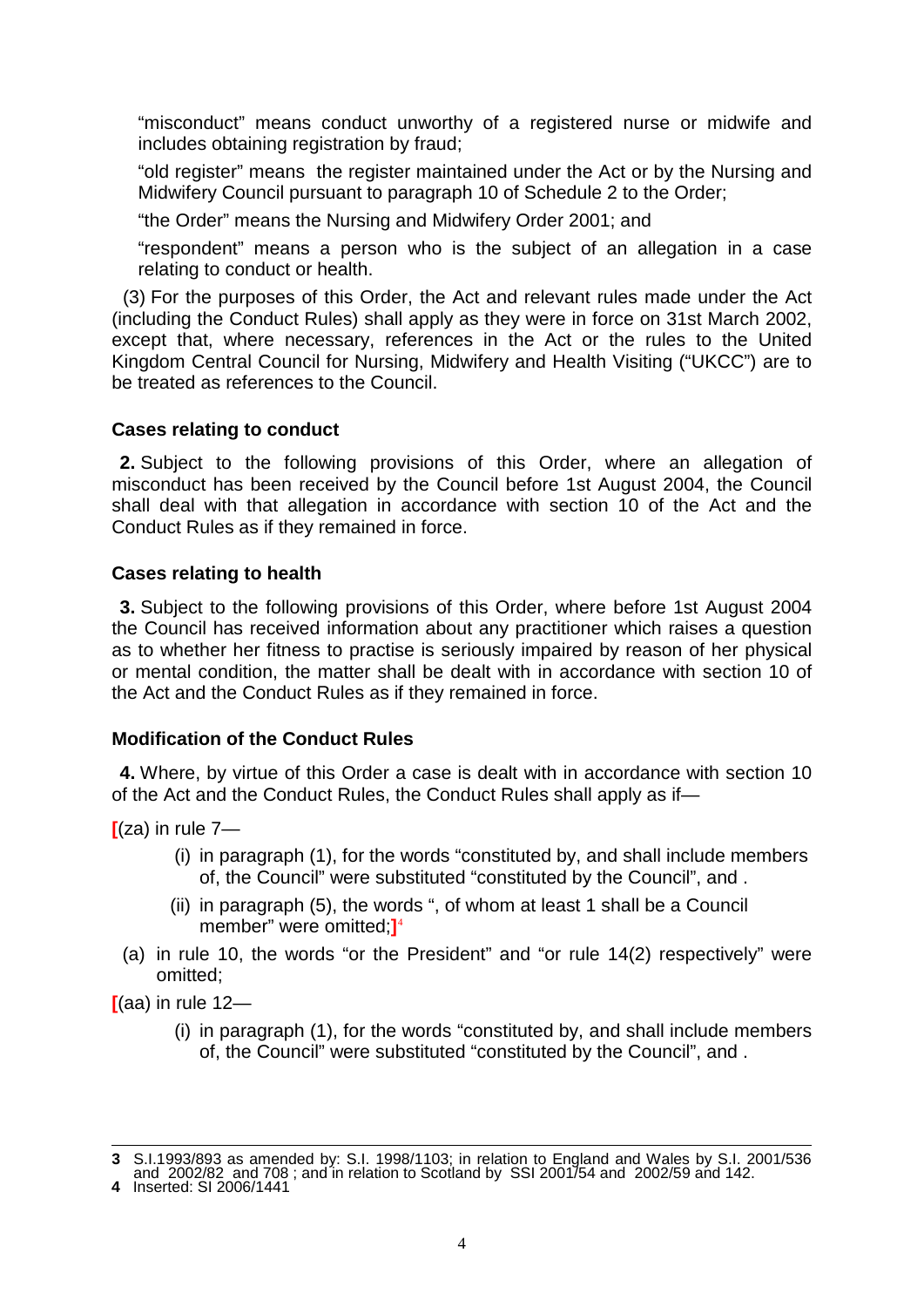- (ii) in paragraph (2), the words ", of whom at least 1 shall be a Council member" were omitted;**]** [5](#page-4-0)
- (b) rules  $14(1)$  and  $(2)$  and  $36(1)$  were omitted;
- (c) in rule 24(2), the words "or the President" were omitted;

**[**(ca) in rule 29— .

- (i) in paragraph (1), for the words "constituted by, and include members of, the Council" were substituted "constituted by the Council", and .
- (ii) in paragraph (6), the words ", of whom at least 1 shall be a Council member" were omitted;**]** [6](#page-4-1)
- (d) in rule  $34-$ 
	- (i) in paragraph (4)(b), the words "or, in the case of referral by the President under rule 14(2), to the President who shall, subject to a determination pursuant to rule 14(1), refer the matter to the Conduct Committee", and
	- (ii) in paragraphs (1) and (3)(b), the references to the President,

were omitted;

- (e) in rule 38(1), after the words "in private" were added "unless the Committee is satisfied that the public interest or the interests of any third party outweigh the need to protect the privacy or confidentiality of the practitioner and require all or part of a hearing to be held in public"; and
- (f) in rule 44(a), the words "or, in the case of referral by the President, to the President who shall, subject to a determination pursuant to rule 14(1), refer the matter to the Conduct Committee" were omitted.

## **Appeals**

**5.** Subject to the following provisions of this Order, where, in respect of an allegation which is received by the Council before 1st August 2004, a person is aggrieved by a decision made—

- (a) to remove her from the register;
- (b) to direct that her registration be suspended;
- (c) to remove or alter any entry in respect of her; or
- (d) pursuant to section 10(3) or (4) of the Act,

then notwithstanding the repeal of section 12 of the Act the person may appeal under that section and the appeal shall be dealt with in accordance with that section as if it remained in force.

## **Postponing judgments**

**6.** Where a committee deals with a case relating to conduct or health in accordance with the section 10 of Act and the Conduct Rules—

(a) it may not from 1st August 2004 postpone, or further postpone, judgment pursuant to rule 18(4), 20(1)(f), 43(c) or 51 of the Conduct Rules, and rules

<span id="page-4-0"></span>**<sup>5</sup>** Inserted: SI 2006/1441

<span id="page-4-1"></span>**<sup>6</sup>** Inserted: SI 2006/1441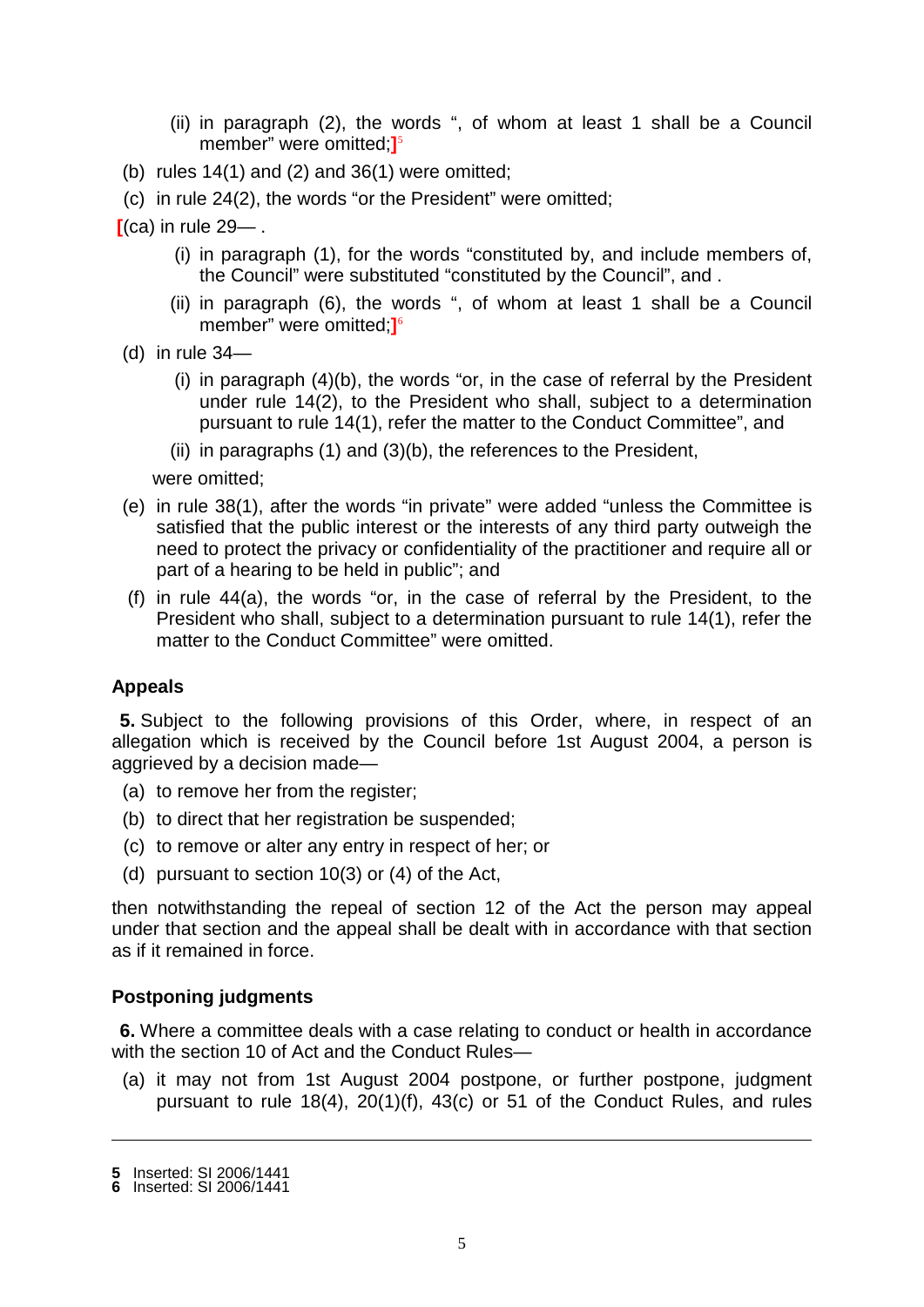18(5), (6), (7) and (8)(b), 20, 26(3), 45, 48(2), 50 and 51 of the Conduct Rules shall cease to apply on that date in so far as they relate to postponement of judgment; and

- (b) if, but for paragraph (a), a committee would have postponed judgment, it shall, having invited the parties to address it on any relevant matter, act in accordance with article 29(4) or (5) of the Order, and—
	- (i) thereafter Part V and article 38 of the Order will apply to the decision or order of the committee as if it were a decision or order of a Committee under article 29(4) or (5) of the Order,
	- (ii) for these purposes, Part V and article 38 of the Order shall apply as if references to a Practice Committee (however made), except in article 38(3)(d) of the Order, were references to the committee dealing with the case, and
	- (iii) for these purposes, article 38(3)(d) of the Order shall apply as if for the words "Practice Committee concerned" there were substituted "such Practice Committee as the court or sheriff considers appropriate".

## **Judgments which immediately before 1st August 2004 stand postponed**

**7.**—(1) Where, as regards a case relating to health or conduct, immediately before 1st August 2004 a judgment of the committee dealing with the case stands postponed, or further postponed, pursuant to rule 18(4), 20(1)(f), 43(c) or 51 of the Conduct Rules, the Council shall no later than 1st August 2005 or six weeks before the date fixed for resumption of the proceedings, whichever is sooner, send to the respondent a notice which shall—

- (a) specify the day, time and place at which the proceedings are to be resumed, and which committee is to deal with the case, and invite her to appear at the hearing;
- (b) unless the Chairman otherwise directs, invite the respondent—
	- (i) to furnish the Registrar with names and addresses of persons to whom reference may be made, confidentially or otherwise, concerning her employment, character, conduct or health since the decision to postpone or further postpone judgment was made,
	- (ii) in a case relating to health, to submit to medical examination by a registered medical practitioner nominated by the Council; and
- (c) invite the respondent to send to the Council, not less than three weeks before the date fixed for the resumption of proceedings, a statement or statutory declaration, whether made by the respondent or not—
	- (i) relating to her conduct or other relevant matters since the decision to postpone or further postpone judgment was made, and
	- (ii) setting out any material facts which have arisen since that decision was made.
- (2) In a case relating to conduct, a copy of—
- (a) the notice sent by the Council in accordance with paragraph (1); and
- (b) any statement or statutory declaration sent to the Council by the respondent as a result of the invitation issued pursuant to paragraph (1)(c),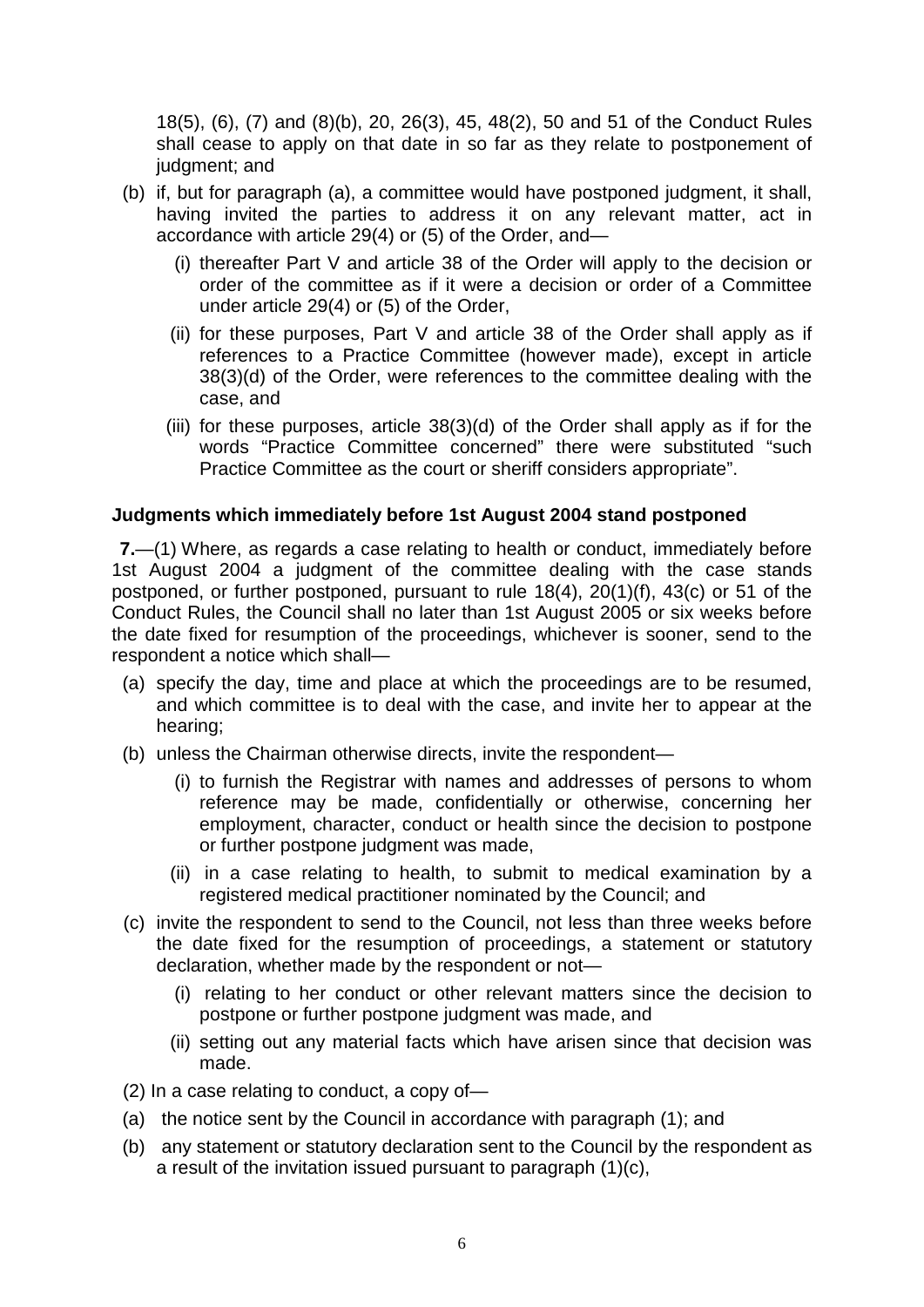shall be sent to the person making the allegation that led to the case if any, and she may in turn, if she so desires, send to the Council a statement or statutory declaration, whether made by herself or not, concerning any matter raised by the respondent.

(3) At the hearing of the committee at which the proceedings are resumed, the Chairman shall first invite the Council's officer or the Solicitor to recall, for the information of the committee, the position in which the case stands, and the committee—

- (a) may then receive further oral or documentary evidence in relation to the case, or to the conduct or health of the respondent since the decision to postpone or further postpone judgment was made; and
- (b) shall hear any party to the proceedings who desires to be heard or her or its representative.
- (4) The committee shall then consider the case and—
- (a) may not further postpone judgment pursuant to rule 20(1)(f), 43(c) or 51 of the Conduct Rules; and
- (b) if, but for sub-paragraph (a), the committee would have further postponed judgment, it shall act in accordance with article 29(4) or (5) of the Order, and—
	- (i) thereafter Part V and article 38 of the Order will apply to the decision or order of the committee as if it were a decision or order of a Committee under article 29(4) or (5) of the Order,
	- (ii) for these purposes, Part V and article 38 of the Order shall apply as if references to a Practice Committee (however made), except in article 38(3)(d) of the Order, were references to the committee dealing with the case, and
	- (iii) for these purposes, article 38(3)(d) of the Order shall apply as if for the words "Practice Committee concerned" there were substituted "such Practice Committee as the court or sheriff considers appropriate".

(5) Subject to the provisions of the Order, the validity of any resumed proceedings shall not be called into question by reason only that members of the Committee who were present at any former hearing are not present at the hearing of the committee at which the proceedings are resumed.

(6) In this article—

"Chairman" means the person selected by the committee dealing with the case to preside at the resumed proceedings;

"Solicitor" means any solicitor appointed by the Council to present the case against the respondent; and

"party" means the respondent or the Council.

## **Restoration to the register: applications made on or after 1st August 2004 in respect of old cases**

**8.**—(1) This article applies where a person whose name has been removed from the old register or, pursuant to this Order, from the register—

(a) in a case that was a case relating to conduct, in the circumstances described in rule 2(1)(a) of the Conduct Rules; or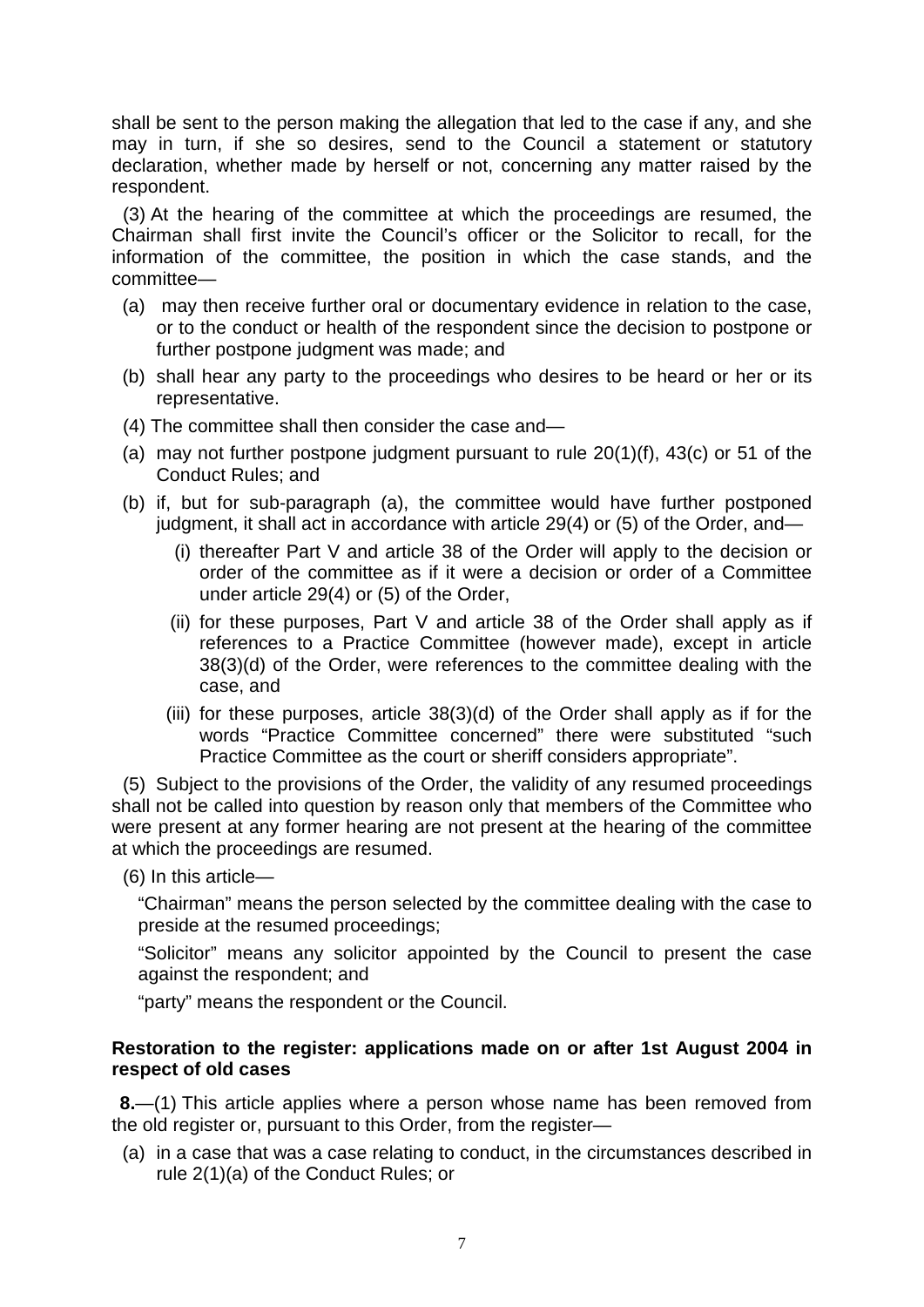(b) in a case that was a case relating to health, in the circumstances described in rule 2(1)(b) of the Conduct Rules,

applies on or after 1st August 2004 to be included in the register.

- (2) The application referred to in paragraph (1) shall—
- (a) in cases where the applicant was removed from the old register, be construed, where necessary, as an application to be registered in the part of the register which is listed in column 2 of Schedule 2 to the Nurses and Midwives (Parts of and Entries in the Register) Order of Council 2004**[7](#page-7-0)** opposite the part of the old register set out in column 1 of that Schedule in which she was registered immediately before being removed from the old register;
- (b) be made to the Council and referred by it to the Practice Committee it considers appropriate; and
- (c) subject to paragraph (3), be otherwise dealt with in accordance with article 33 of the Order as if the applicant had been struck off the register by virtue of an order made by a Practice Committee or the court and as if the application were an application referred to in paragraph (1) of that article.

(3) Paragraph (2)(a) of article 33 of the Order shall not apply in relation to an application referred to in paragraph (1) above if it is the first application made on or after 1st August 2004 in respect of the removal from the register to which it relates.

## **Restoration to the register: applications made before 1st August 2004**

**9.**—(1) This article applies where a person whose name has been removed from the old register—

- (a) in a case that was a case relating to conduct, in the circumstances described in rule 2(1)(a) of the Conduct Rules; or
- (b) in a case that was a case relating to health, in the circumstances described in rule 2(1)(b) of the Conduct Rules,

has applied before 1st August 2004 to be restored to the register or any part of it pursuant to section 10 of the Act and rule 22 or 49 of the Conduct Rules but at 1st August 2004 a decision has not been made on the application.

(2) Subject to paragraph (4), the Council shall continue to deal with the application referred to in paragraph (1), and a decision shall be made on it—

- (a) in accordance with the Conduct Rules as if they were still in force; or
- (b) in such manner as the Council considers just.

(3) The application shall be construed, where necessary, as an application to be registered in the part of the register which is listed in column 2 of Schedule 2 to the Nurses and Midwives (Parts of and Entries in the Register) Order of Council 2004 opposite the part of the old register set out in column 1 of that Schedule in which she was registered immediately before being removed from the old register.

(4) A committee dealing with the application may not make restoration to the register subject to limitations imposed pursuant to rule 22(11) or 49(10) of the Conduct Rules but may—

<span id="page-7-0"></span>**<sup>7</sup>** S.I. 2004/1765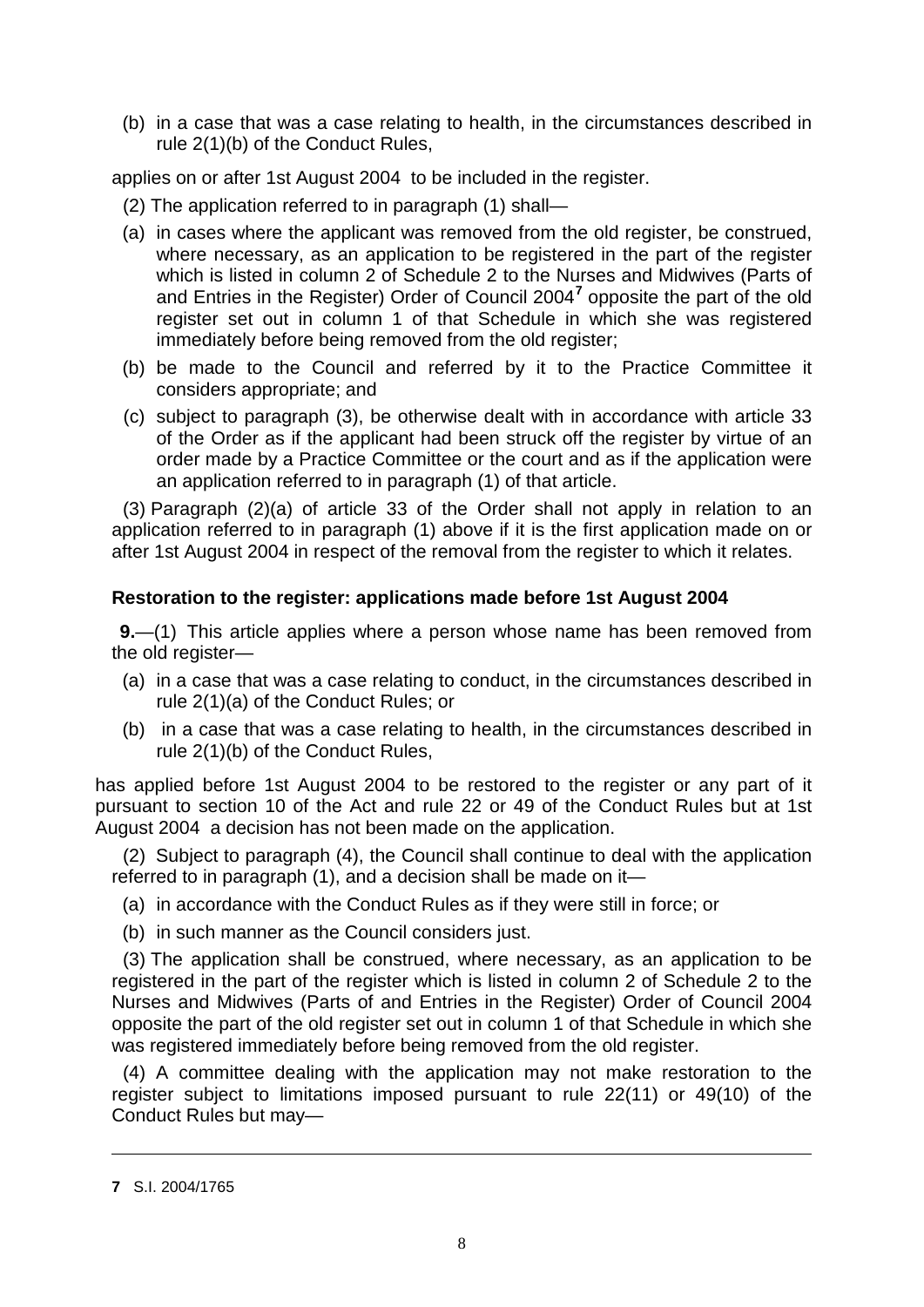- (a) make the granting of an application for restoration subject to the applicant satisfying such requirements as to additional education or training and experience as the Council has specified under article 19(3) of the Order and which apply to her; and
- (b) on granting an application for restoration, make a conditions of practice order under article 33(7)(b) of the Order in respect of her.

(5) The provisions of articles 29 and 30 of the Order shall have effect in relation to a conditions of practice order made pursuant to paragraph (4)(b) as they have effect in relation to any other conditions of practice order made under article 33(7)(b) of the Order.

(6) If the application for restoration referred to in paragraph (1) is refused article 33(9) to (11) of the Order shall apply to any subsequent application for restoration as if the applicant had been struck off the register by virtue of an order made by a Practice Committee or the court and as if the application were an application referred to in paragraph (1) of that article.

#### **Termination of suspension: applications made on or after 1st August 2004 in respect of old cases**

**10.**—(1) This article applies to a case relating to health where a person, whose registration in the old register has been suspended in the circumstances described in rule 3(1)(a) of the conduct rules in pursuance of a direction under rule 46 of those Rules, applies on or after 1st August 2004 for that suspension to be terminated.

- (2) The application referred to in paragraph (1) shall—
- (a) be made to the Council and referred by it to the Practice Committee it considers appropriate; and
- (b) be dealt with in accordance with article 30 of the Order, in so far as appropriate treating the direction as a suspension order made under article 29(5)(b) of the Order, and the Committee may take any of the steps referred to in article 30(4) (and in so doing may make any suspension order it considers just).

## **Termination of suspension: applications made before 1st August 2004**

**11.**—(1) This article applies to a case relating to health where a person, whose registration in the old register has been suspended in the circumstances described in rule 3(1)(a) of the Conduct Rules in pursuance of a direction under rule 46 of those Rules, has applied before 1st August 2004 for that suspension to be terminated but as at 1st August 2004 a decision has not yet been made on the application.

(2) Subject to paragraph (3), the Council shall continue to deal with the application referred to in paragraph (1), and a decision shall be made on it—

- (a) in accordance with the Conduct Rules as if they were still in force; or
- (b) in such manner as the Council considers just.

(3) A committee dealing with an application for termination of suspension may not make termination of the suspension subject to limitations pursuant to rule 49(10) of the Conduct Rules but may—

(a) make the granting of an application subject to the applicant satisfying such requirements as to additional education or training and experience as the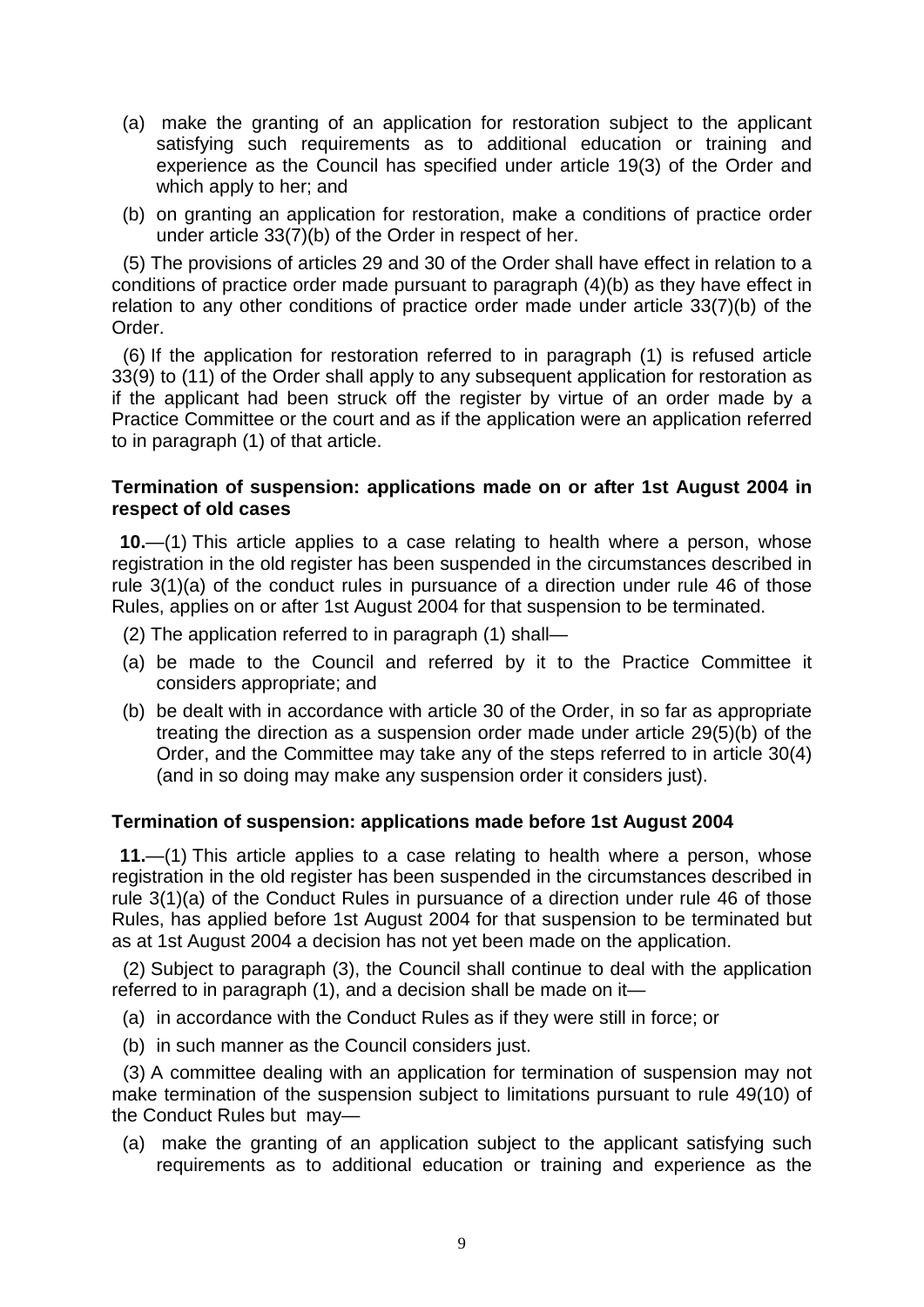Council has specified under article 19(3) of the Order and which apply to her; and

- (b) on granting an application, make a conditions of practice order and—
	- (i) the provisions of article 29 of the Order shall have effect in relation to a conditions of practice order made under this sub-paragraph as they have effect in relation to a conditions of practice order made under that article, and
	- (ii) article 30 of the Order shall have effect as if the order made under this sub-paragraph were an order made under article 29 of the Order.

# **Termination of interim suspension**

**12.** In respect of any direction of interim suspension made on or after 1st August 2004, rule 59 of the Conduct Rules shall apply as if—

- (a) in paragraph (2)(b)(i) the words "postponement of judgment," were omitted; and
- (b) paragraph  $(2)(c)(ii)$  were omitted.

## **Reconsideration of cases after an appeal to the court**

**13.** Where, as a result of this Order or paragraph 17 of Schedule 2 to the Order, a case has been disposed of in accordance with the Act or relevant rules made under the Act, any further consideration of that case as a consequence of a decision of a court on an appeal, shall, subject to any order of the court, be dealt with as if the case had been disposed of under the corresponding provisions of the Order.

## **Local supervision of midwifery practice**

**14.**—(1) Subject to paragraph (2), any notice given or person appointed pursuant to rules made under section 14 or 15 of the Act shall be regarded as validly given or appointed for the purposes of the Order, until the expiry of the notice or the termination of the appointment.

(2) From 1st August 2006, paragraph (1) shall not apply in respect of the appointment of a local supervising authority midwifery officer, if that officer does not meet the criteria for appointment as a local supervising authority midwifery officer set out in rule 13(2) of the Nursing and Midwifery Council (Midwives) Rules 2004**[8](#page-9-0)** .

> *A.K. Galloway* Clerk of the Privy Council

<span id="page-9-0"></span>**<sup>8</sup>** Scheduled to S.I. 2004/1764, replaced by SI 2012/3025